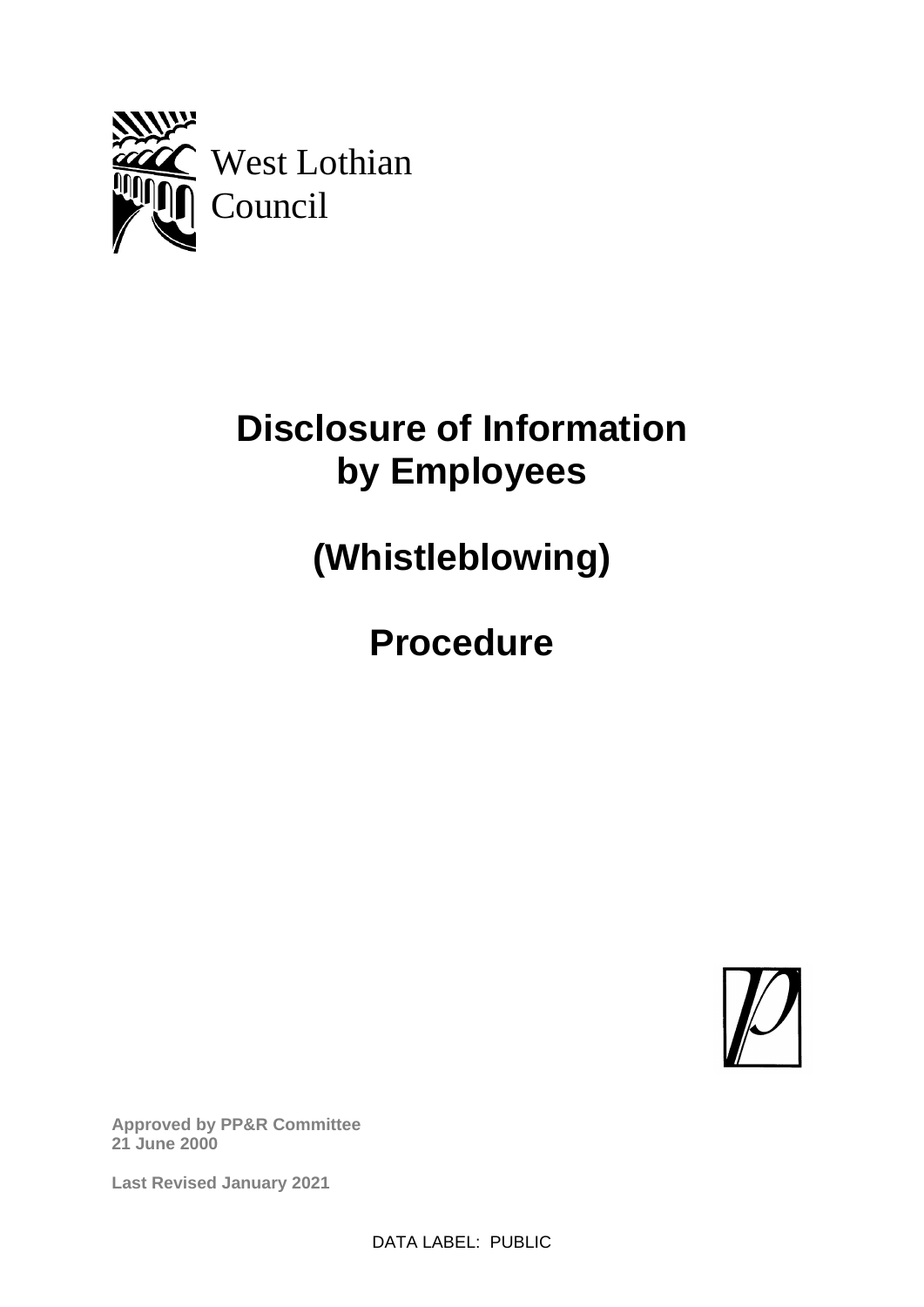

# **DISCLOSURE OF INFORMATION BY EMPLOYEES** (Whistleblowing)

# **PROCEDURE**

# **CONTENTS**

| <b>Section</b><br>Page         |  |  |
|--------------------------------|--|--|
|                                |  |  |
|                                |  |  |
| 3.                             |  |  |
| 4                              |  |  |
|                                |  |  |
|                                |  |  |
|                                |  |  |
| 6.                             |  |  |
| $7_{\scriptscriptstyle{\sim}}$ |  |  |
|                                |  |  |
|                                |  |  |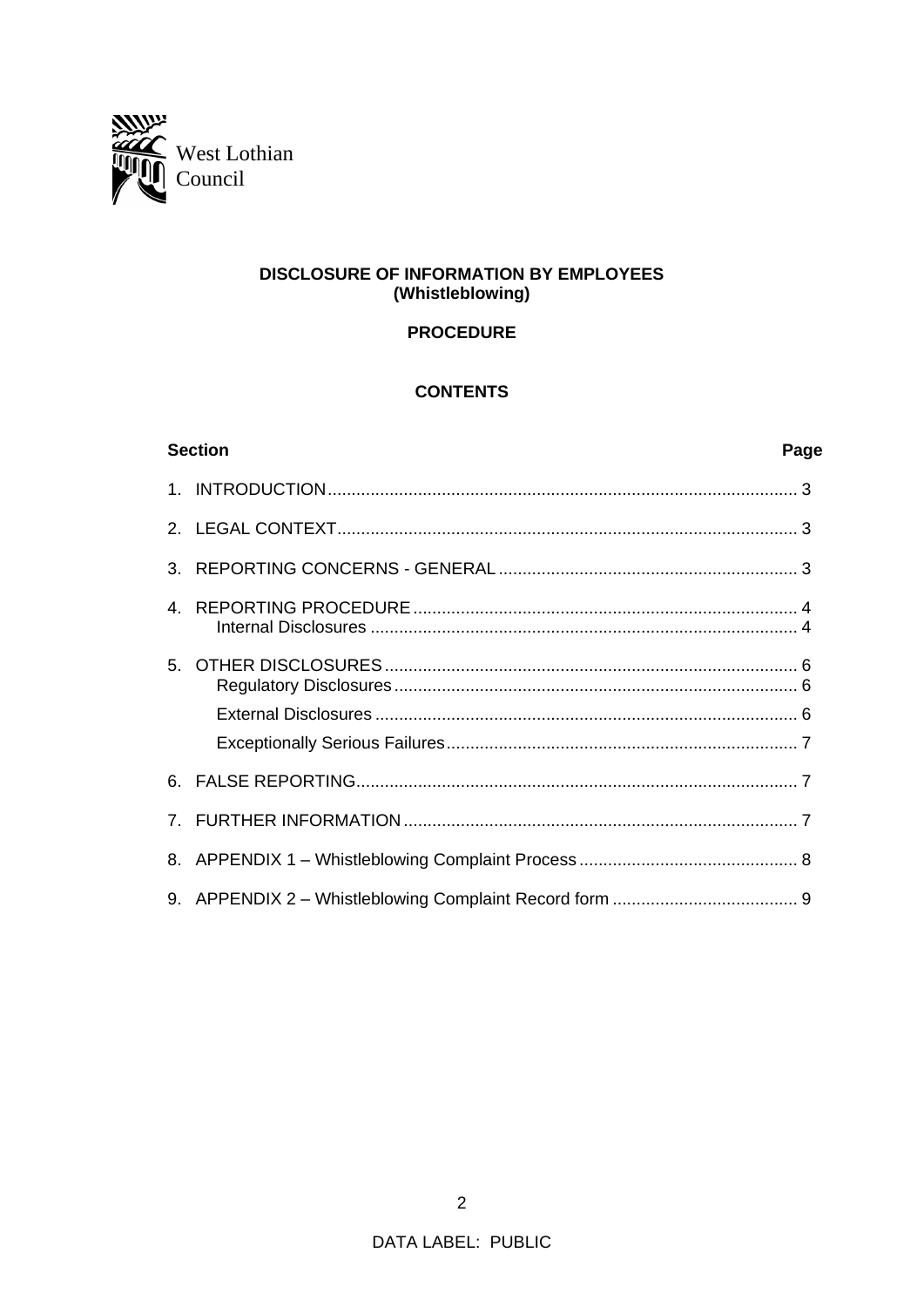

# **DISCLOSURE OF INFORMATION BY EMPLOYEES (Whistleblowing)**

# **PROCEDURE**

(Covers ALL employees, Agency Workers, Trainees, Self Employed Workers)

# **1. PURPOSE**

- 1.1 The Disclosure of Information by Employees (Whistleblowing) Policy is a statement of the council's commitment to good governance. The Policy is designed to help create an environment in which employees understand their responsibilities, and managers can demonstrate their accountability.
- 1.2 The policy encourages workers to raise concerns about wrongdoing or malpractice within the organisation and is supported by this procedure that advises employees how to raise a concern responsibly within the council.

# **2. LEGAL CONTEXT**

- 2.1 The Public Interest Disclosure Act 1998 (as amended) is the key legal instrument that underpins the whistleblowing legislation.
- 2.2 Employees raising concerns of wrongdoing or malpractice are afforded protection under law from unfair dismissal, victimisation and harassment. However, protection is conditional on disclosures being made to the appropriate person and the employee honestly and reasonably believing that the allegation and the information on which it is based, are true and *'in the public interest'.*
- 2.3 The phrase *'in the public interest'* is not defined in statute and is interpreted by developing case law. Concerns raised in the public interest however, will typically be characterised by one or more of the acts or omissions listed in Paragraph 3.1 below.

#### **3. REPORTING CONCERNS - GENERAL**

3.1 The disclosure of information in the public interest involves the reporting of certain acts or omissions committed by a single individual, a number of individuals in the council or external contractors working for the council. Acts or omissions which give cause for serious concern broadly fall into two categories i.e. wrongdoing in terms of a breach of the criminal or civil law, or maladministration which may amount to a breach of the civil or criminal law.

Examples of such acts or omissions:

- a criminal offence such as the theft of money, materials and equipment or fraud (false or inflated expenses claims/bills for goods not delivered etc);
- a failure to comply with a legal obligation;
- corruption or bribery;
- negligence or abuse of customers or clients;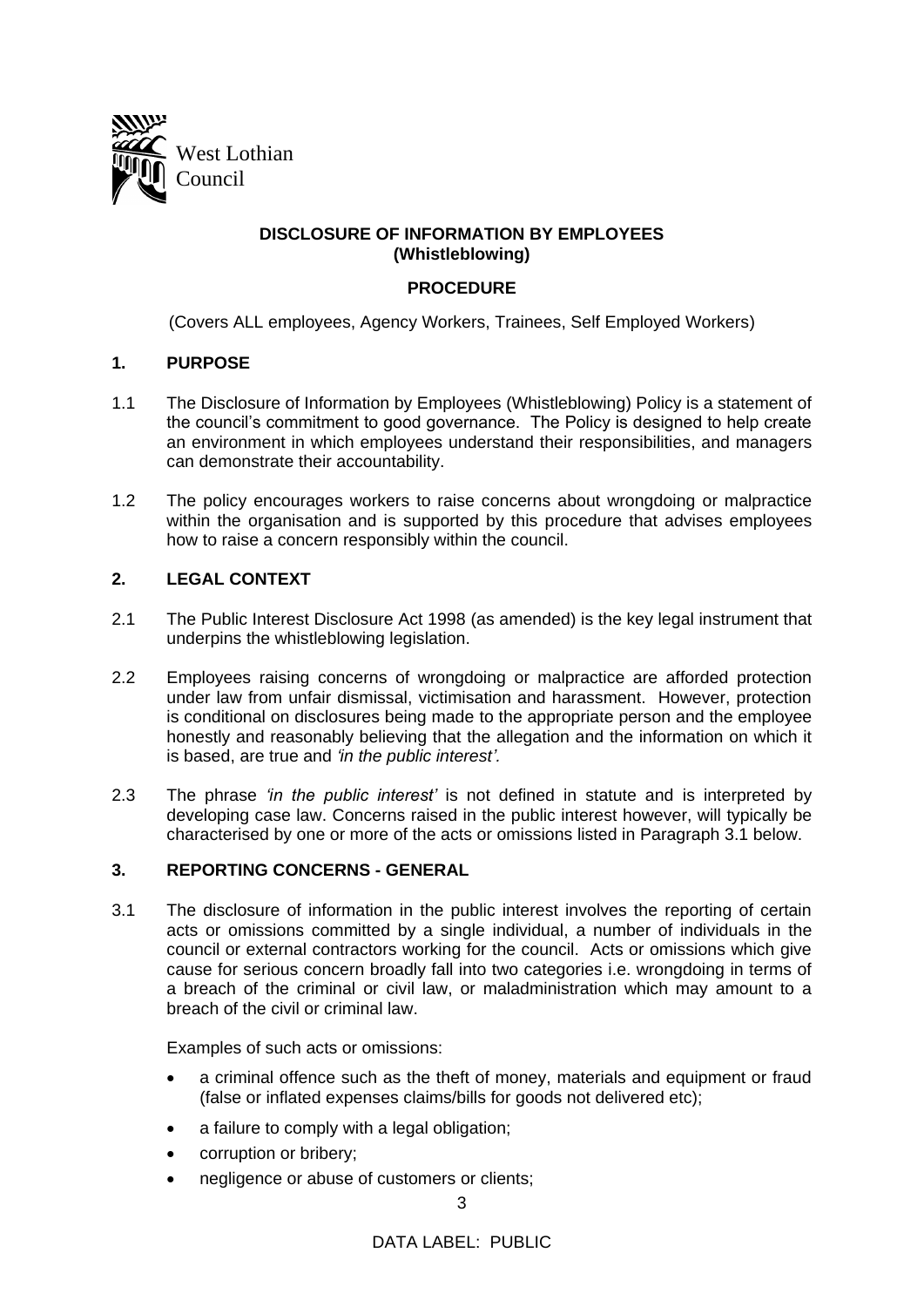- a miscarriage of justice;
- a hazard that may be a danger to the health and safety of an individual;
- damage to the environment; and
- the deliberate concealment of information relating to any of the above categories.

These examples are not mutually exclusive (i.e. an employee may be aware of a health and safety failure that is also a criminal offence).

3.2 Under the terms of this procedure an employee can report such matters on a confidential basis to the council. If an employee is unsure whether a particular concern falls into one of the above categories, they should contact their line manager, other appropriate manager, or the council's Monitoring Officer. The Head of Corporate Services acts as the council's Monitoring Officer.

# **4. REPORTING PROCEDURE**

4.1 Employees are encouraged wherever possible to raise concerns within the council in the first instance following the process outline at Appendix 1 (Internal Disclosures).

#### **Internal Disclosures**

4.2 Internal disclosures are protected provided the disclosure is made in in the public interest and it relates to at least one of the acts or omissions detailed in Paragraph 3.1 above.

#### Reporting Options

4.3 An employee wishing to make a disclosure should in the first instance contact the Whistleblowing Hotline Number/e-mail inbox or use the on-line form which can be found here:

#### <https://intranet.westlothian.gov.uk/article/11264/Whistleblowing>

This facility is operated by officers of the Audit, Risk & Counter Fraud Unit who will log incoming disclosures.

- 4.4 Alternatively employees can notify their line manager either in person or in writing. An employee, who feels unable to approach their immediate line manager, should report the matter to a more senior manager at the next level in the management structure. Managers should gather as much information from the employee as possible and record on a Whistleblowing Complaints Record Form (Appendix 2).
- 4.5 An employee who feels unable to make the disclosure to any person within their own service area and who does not wish to use the Hotline, should raise their concerns with the council's Monitoring Officer directly, either verbally or in writing.

#### Logging & Recording

4.6 Irrespective of which of the three options set out above in 4.3 to 4.5 are used, the Audit, Risk & Counter Fraud Unit **must be notified of all internal disclosures** so that they can be logged and recorded on a central database. In this regard, all such disclosures must be forwarded to the Unit **within 2 working days of their receipt.**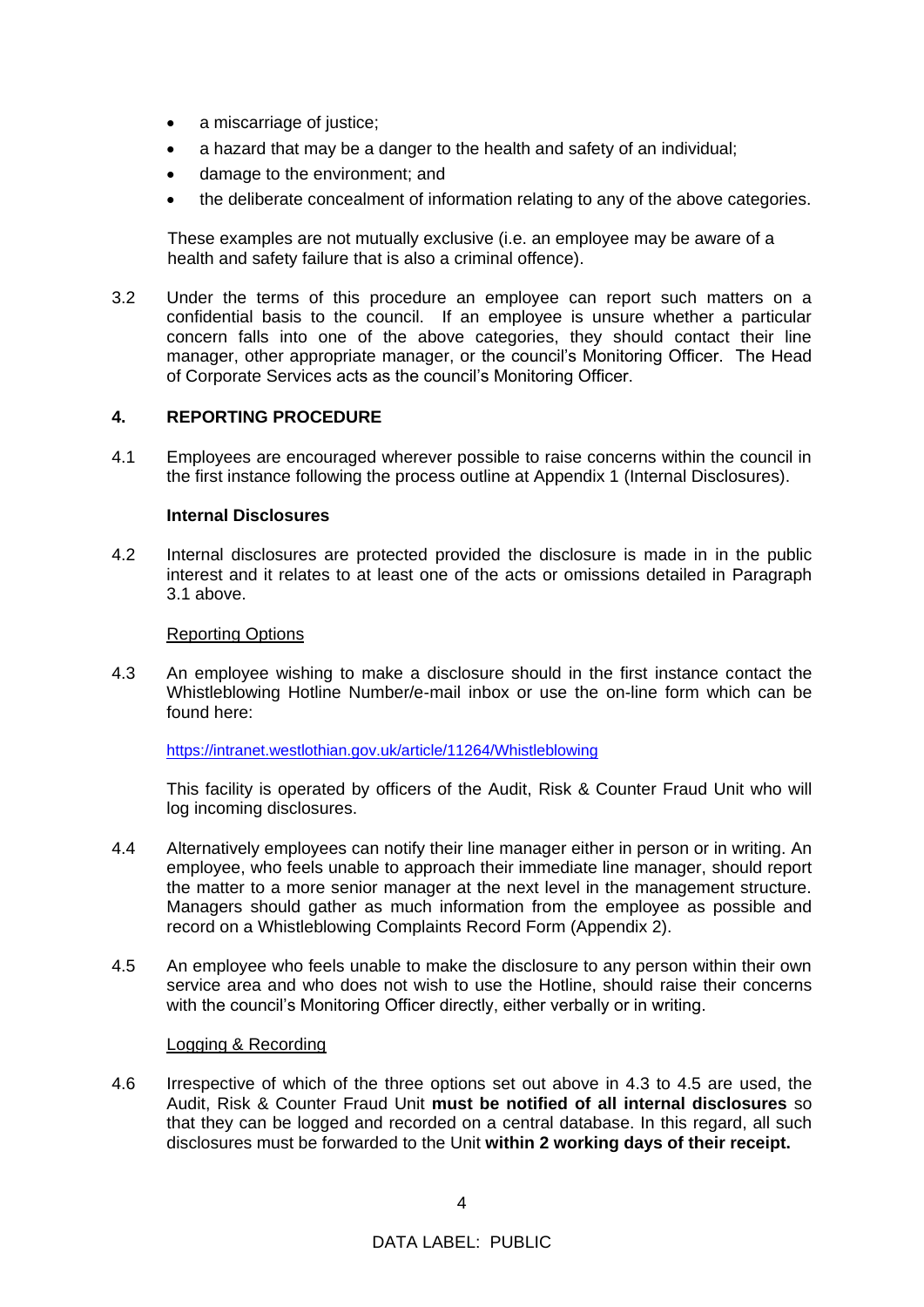4.7 On receipt of a verbal or written disclosure, the employee making the disclosure will be advised of the next steps in the Whistleblowing procedure and will be given indicative timescales for the matter to be progressed.

# Confidentiality and Anonymity

4.8 All whistleblowing complaints are confidential and will be treated with confidence throughout the process. It is important that confidentiality is maintained by all parties to ensure that the matter can be dealt with appropriately to avoid prejudice and to protect individual rights. However, depending on the nature of the allegation, it may not be possible to effectively investigate a whistleblowing disclosure and fully preserve anonymity.

# Assessment of Disclosure

- 4.9 The Audit, Risk & Counter Fraud Unit will conduct a preliminary assessment of the disclosure and any supporting evidence provided. The purpose of the assessment will be to determine the nature and seriousness of the matter reported, for example does the matter involve;
	- a) fraud, corruption or other financial regularities
	- b) child or vulnerable adult protection issues
	- c) a grievance or complaint of bullying and harassment that has been raised through the wrong procedure
- 4.10 The assessment process will be conducted with input from specialist advisory officers as appropriate who will assist in determining the most appropriate procedure and investigatory process that should be followed. In this regard, the HR Services Manager should be consulted where the complaint involves a breach of employment policies. The assessment stage should **take no longer than 3 working days.**
- 4.11 The Audit Risk and Counter Fraud Unit will report the outcome of the assessment to the relevant Depute Chief Executive, following which the matter will be progressed with due regard to the appropriate procedure subject to complying with the relevant procedural timescales and best practice guidance.

#### Child / Adult Protection Issues

4.12 Where the assessment indicates that the matter involves child or adult protection issues, the Depute Chief Executive must inform the council's Child/Adult Protection Officer as appropriate to initiate child/adult protection procedures before embarking on any further investigation.

# Fraud, Corruption and other Financial Irregularities

4.13 Where the assessment indicates that the matter involves Fraud, Corruption or other Financial Irregularities, the Depute Chief Executive will refer the matter back to the Audit, Risk and Counter Fraud Unit for investigation under the Procedures for the Investigation of Suspected Fraud and Irregularities.

#### Other Disciplinary Matters

4.14 Where appropriate, the Depute Chief Executive will appoint a Nominated Officer who will instruct an investigation under the council's Disciplinary Procedures.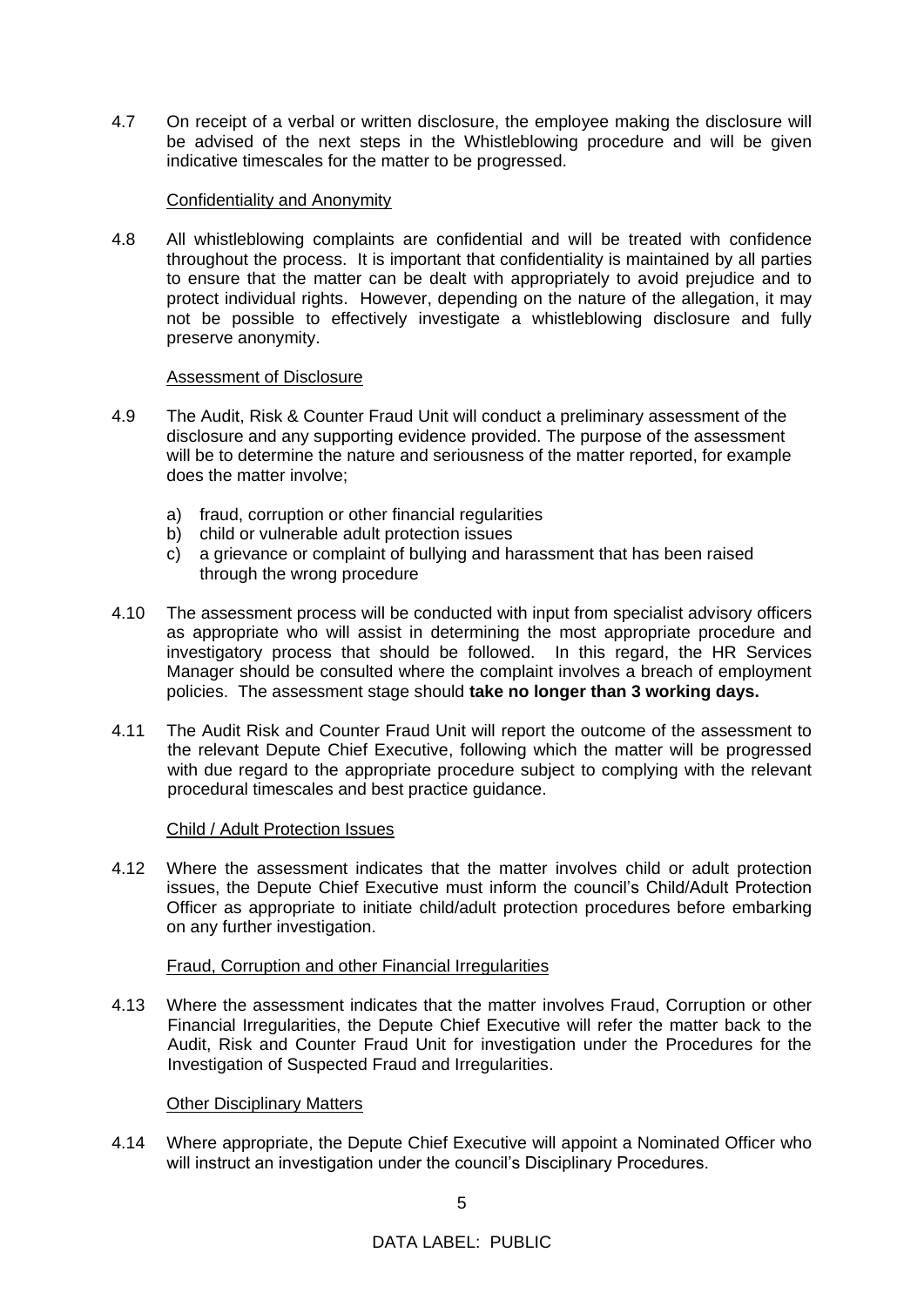#### Grievances or Complaints of Bullying and Harassment

4.15 Where the assessment determines that the matter has been incorrectly raised as a Whistleblowing disclosure, the Depute Chief Executive will refer the matter to the relevant Head of Service to be progressed under the correct employment policy and procedure.

# Notifying the Outcome of the Assessment

- 4.16 Following assessment of the matter, the relevant Depute Chief Executive will notify the employee who made the disclosure that either:
	- no action is to be taken and giving the reason(s) for that decision; or
	- the matter is to be investigated under appropriate procedures and they may be required to provide a witness statement.

# **5. OTHER DISCLOSURES**

5.1 Although employees are encouraged wherever possible to raise concerns within the council in the first instance, there may be good reasons why they feel that concerns of malpractice cannot be raised and addressed internally.

# **Disclosures to Prescribed Persons and Regulatory Bodies**

- 5.2 A regulatory body is an organisation that sets standards of professional conduct, safety, law etc. and has powers to investigate and take appropriate disciplinary or other regulatory action (e.g. Health and Safety Executive, Revenue Scotland and the Financial Conduct Authority).
- 5.3 Disclosures to regulatory bodies will be protected if the disclosure is made in the public interest and the employee honestly and reasonably believes that the information and any allegation within it are true.
- 5.4 A disclosure to a regulatory body, which fulfils all the above conditions, will be protected whether or not the disclosure was first made to the council. A list of prescribed people and bodies can be found [here.](https://www.gov.uk/government/publications/blowing-the-whistle-list-of-prescribed-people-and-bodies--2)

#### **Disclosures to Police, Media, MSPs and Non-Prescribed Regulators**

- 5.5 External disclosures are disclosures made to an external body such as the Police, media or MSP's and non-prescribed regulators.
- 5.6 Where an employee makes an external disclosure without first having made the disclosure to the council or to a regulatory body, the employee will be protected provided the disclosure meets the necessary requirements set out in 5.7 below.
- 5.7 Disclosures to external bodies will be protected only if the employee satisfies the following conditions:
	- the disclosure is made in the public interest;
	- the employee reasonably believes that the information disclosed, and any allegation contained in it, are substantially true;
	- the employee has not made the disclosure for the purposes of personal gain;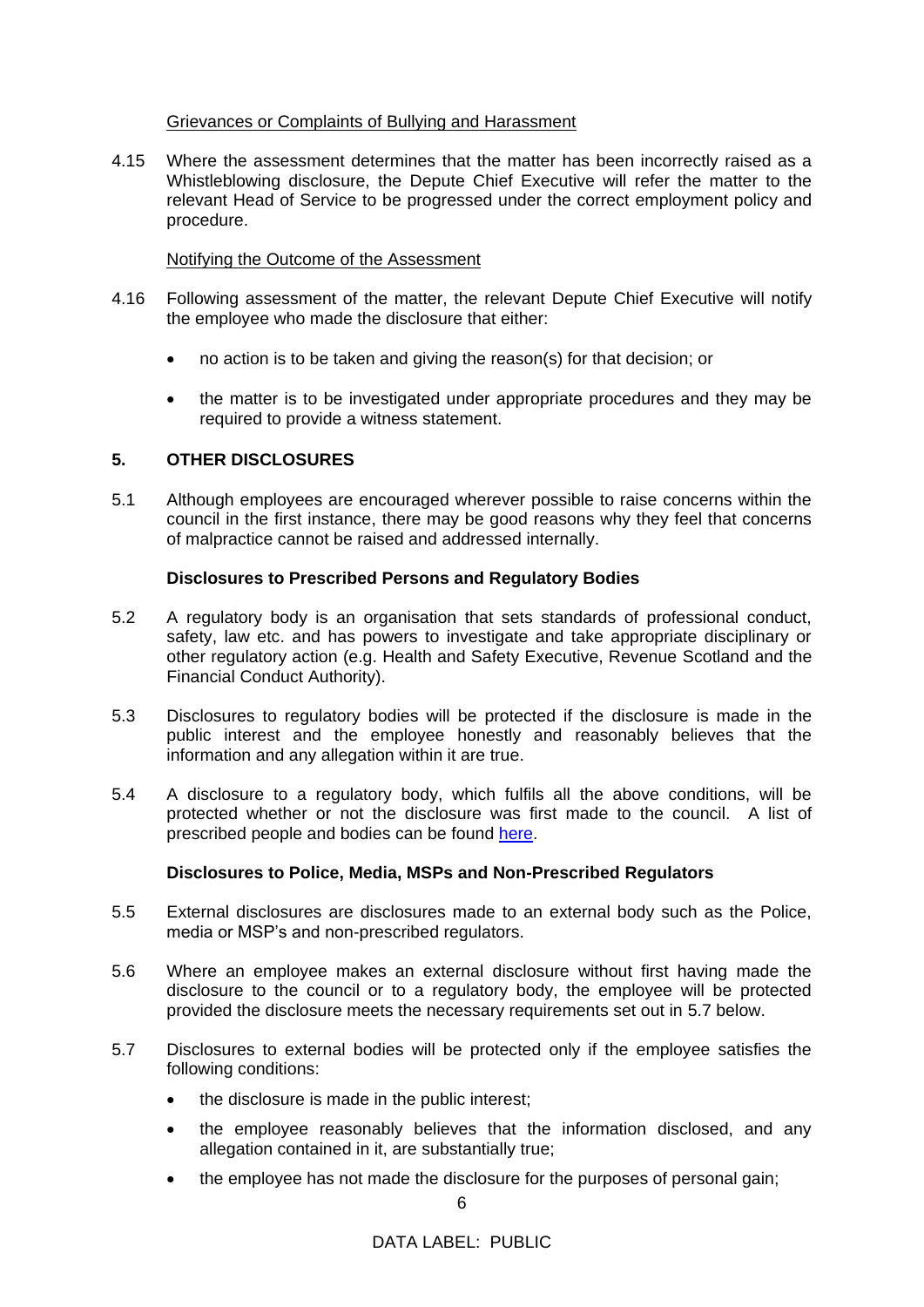• in all circumstances of the case it is reasonable to make the disclosure; and

In addition, at least one of the following further conditions must also apply:

- that at the time of the disclosure, the employee reasonably believed that they would be subjected to a detriment by raising the concern with their employer or a prescribed person;
- that where there is no prescribed person in relation to the relevant failure, the employee believed it likely that the evidence would be concealed or destroyed if the disclosure was made to their employer;
- that the employee had previously made a disclosure of substantially the same information to their employer or to a prescribed person.

#### **Exceptionally Serious Failures**

- 5.8 Exceptionally serious failures apply to very rare cases that are of extreme public concern.
- 5.9 Disclosure of an exceptionally serious failure made out with the council will be protected if it meets the test for disclosures to Prescribed Persons and Regulatory Bodies and is not made for personal gain. The disclosure must also be reasonable having particular regard to the identity of the person to whom it was made as specified within the Public Interest Disclosure Act 1998.
- 5.10 Further information on what may be defined as exceptionally serious can be obtained from the council's Monitoring Officer.

#### **6. FALSE REPORTING**

- 6.1 Where an employee makes a disclosure based on a genuine belief that something is wrong at a particular time, and it is subsequently demonstrated to be false or inaccurate, the employee will be informed of the discrepancy between their disclosure and the facts at hand. No further action will be taken, provided the council is satisfied that the employee had a genuine belief that such a situation should be disclosed.
- 6.2 Where an employee has deliberately and maliciously made a disclosure they know to be untrue or unfounded, they will be subject to the rules of the council's disciplinary procedure. A decision to invoke disciplinary procedures in such circumstances will be taken by the relevant Depute Chief Executive.

#### **7. FURTHER INFORMATION**

7.1 Further information on the application of this procedure may be obtained from Human Resources or from the council's Monitoring Officer. The Head of Corporate Services acts as the council's Monitoring Officer.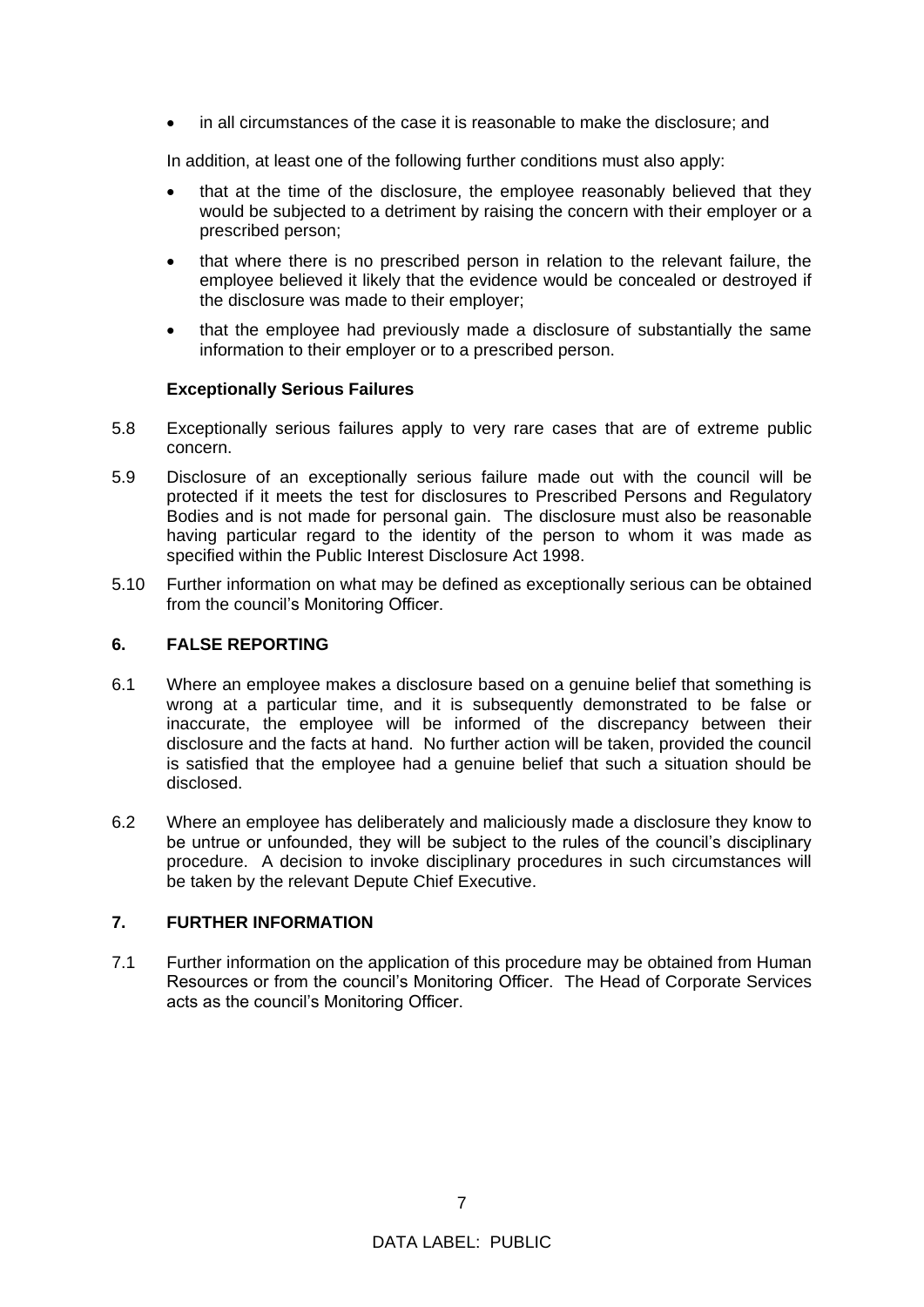#### **WHISTLEBLOWING DISCLOSURE PROCESS**



DATA LABEL: PUBLIC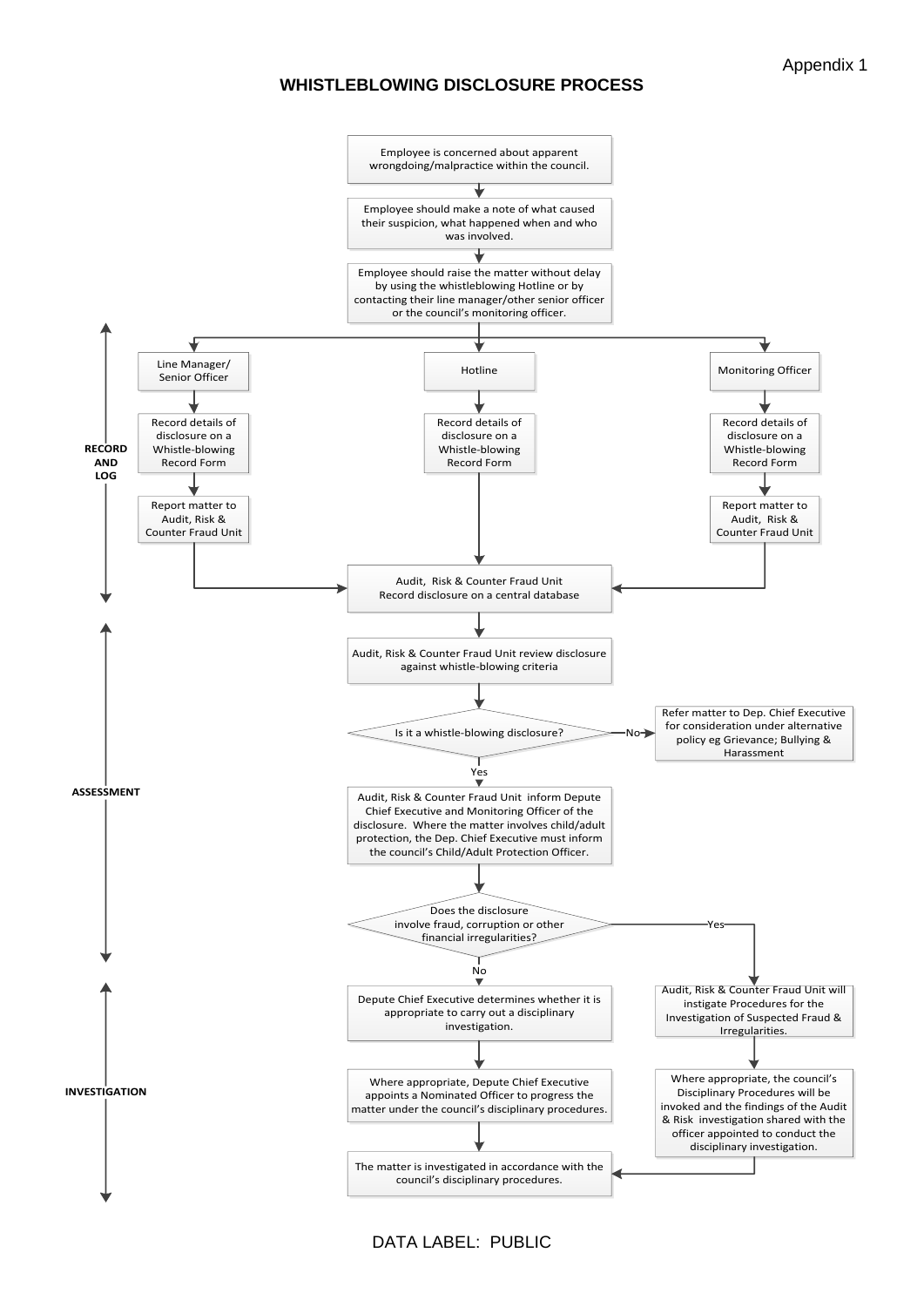$\Box$ 

# **WEST LOTHIAN COUNCIL**

# **WHISTLEBLOWING COMPLAINT RECORD**

| <b>CONTACT INFORMATION</b>             |  |  |  |  |
|----------------------------------------|--|--|--|--|
| Name of Employee making the complaint: |  |  |  |  |
| Service:                               |  |  |  |  |
| Line Manager:                          |  |  |  |  |
| <b>Contact Telephone Number:</b>       |  |  |  |  |

Complaint received anonymously

# **COMPLAINT CATEGORY**

- a criminal offence such as theft, fraud, bribery or corruption
- a failure to comply with a legal obligation or a council policy
- negligence or abuse of customers or clients
- a miscarriage of justice
- a hazard that may be a danger to the health and safety of an individual
- damage to the environment
- the deliberate concealment of information relating to any of the above
- other

| <b>EMPLOYEE(S) INVOLVED</b> |  |  |  |  |  |  |
|-----------------------------|--|--|--|--|--|--|
| Name:                       |  |  |  |  |  |  |
| Post Title:                 |  |  |  |  |  |  |
| Service Area:               |  |  |  |  |  |  |

| Name:         |  |
|---------------|--|
| Post Title:   |  |
| Service Area: |  |
|               |  |
| Name:         |  |
| Post Title:   |  |
| Service Area: |  |